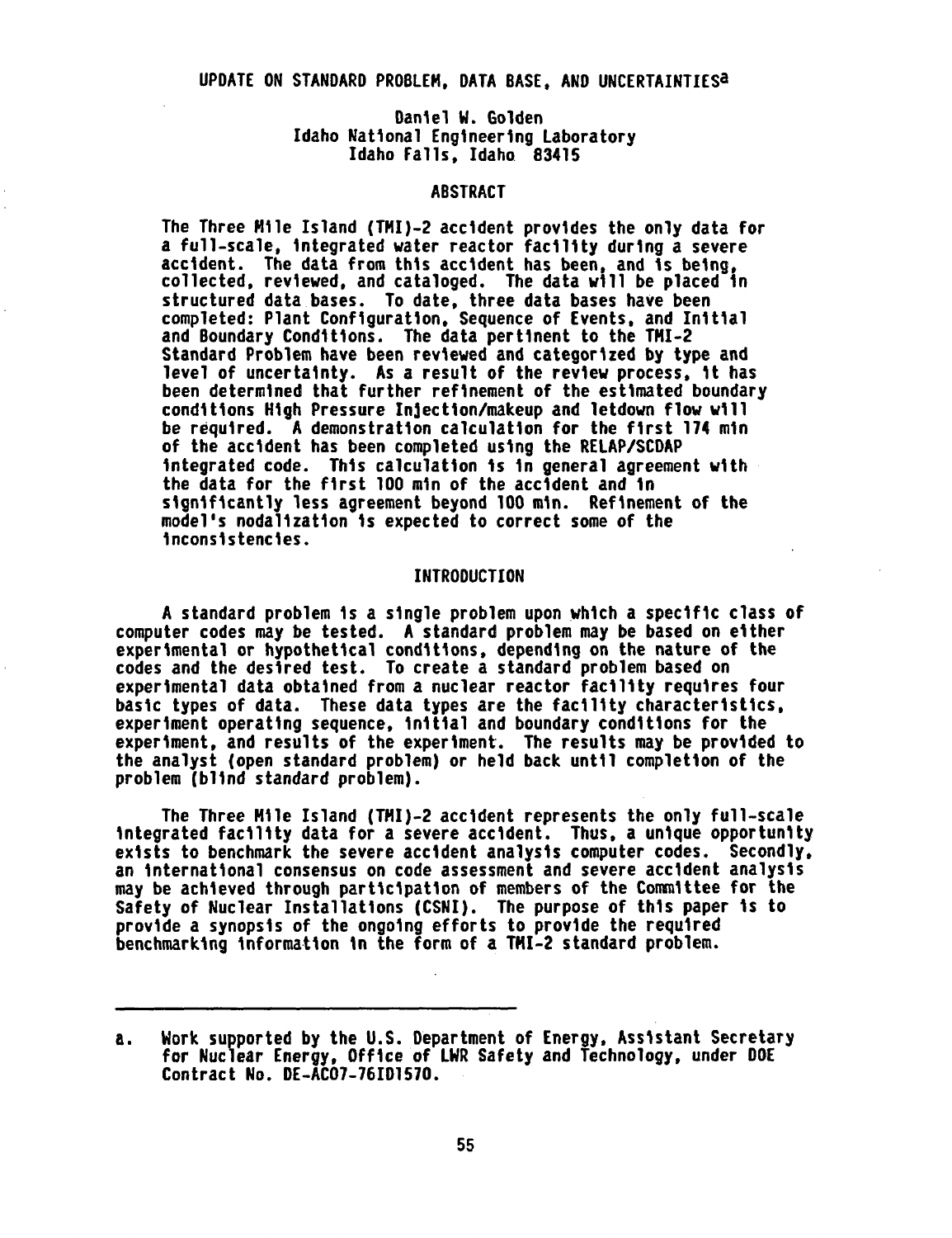The TMI-2 accident can be divided into four phases. The division is based on major events during the accident. Phase 1, the small break loss of coolant accident (LOCA) phase, is bounded by the turbine trip at time zero and the final reactor coolant pump trip at 100 min. The turbine tripped on loss of main feedwater to the steam generators. Although the emergency feedwater pumps started in accordance with plant design, the block valves were closed preventing emergency (auxiliary) feedwater (AFW) flow to the steam generators. The steam generators started to boil dry and primary-to-secondary heat transfer decreased. With the loss of heat transfer, primary pressure increased and the pilot-operated relief valve 1PORY) opened. Pressure continued to increase at a decreased rate and the reactor tripped at 8 s. Pressure decreased rapidly and the PORV should have closed. However, flow through the PORV continued unabated. By 1.5 min, the steam generators boiled dry. At 8 min, AFW flow was initiated by opening the block valves. By about 25 min, measurable steam generator water levels had been reestablished. The coolant inventory continued to decrease, and at 74 min, the B loop reactor coolant pumps were tripped by the operators to prevent operation beyond net positive suction head (NPSH) limits. At 100 min, the A loop pumps were tripped for the same reason and Phase 1 of the accident ended.

The reactor was now in pool boiling and Phase 2 of the accident had begun. Primary coolant inventory continued to decrease, the core uncovered, and the fuel rods started to heat up. At 139 min, the PORV block valve was closed. Fuel rods ballooned and ruptured and eventually rapid oxidation of the cladding occurred. By 174 min, some liquefaction had taken place and molten material flowed downward to the lower regions of the core. At 174 min, the 2B reactor coolant pump was restarted and Phase 2 of the accident ended.

Phase 3 of the accident covers the period of the 2B pump transient from 174 to 200 min. During this period, it is believed that approximately 28  $m<sup>3</sup>$  (1000 ft<sup>3</sup>) of coolant was pumped into the reactor vessel generating steam and hydrogen, and also providing some cooling to the damaged core.

Phase 4 includes the period from 200 to 300 min. During Phase 4, High Pressure Injection (HPI) was initiated, some of the molten core relocated to the lower plenum at 225 min, and a coolable geometry was achieved.

During the four accident phases, significantly different phenomena are taking place. It is then possible to simulate each phase independent of the other phases, if a sufficient set of phase initial and boundary conditions is'provided. However, thermal hydraulics is significant to the overall system behavior throughout the four phases. In this regard, the accident thermal hydraulics must be reasonably well simulated if the core degradation simulation is to be reasonable.

### DATA BASES

The efforts to date have focused on collecting, reviewing, and cataloging the data required for a standard problem, and performing a demonstration calculation for Phase 1 and 2 of the accident. The required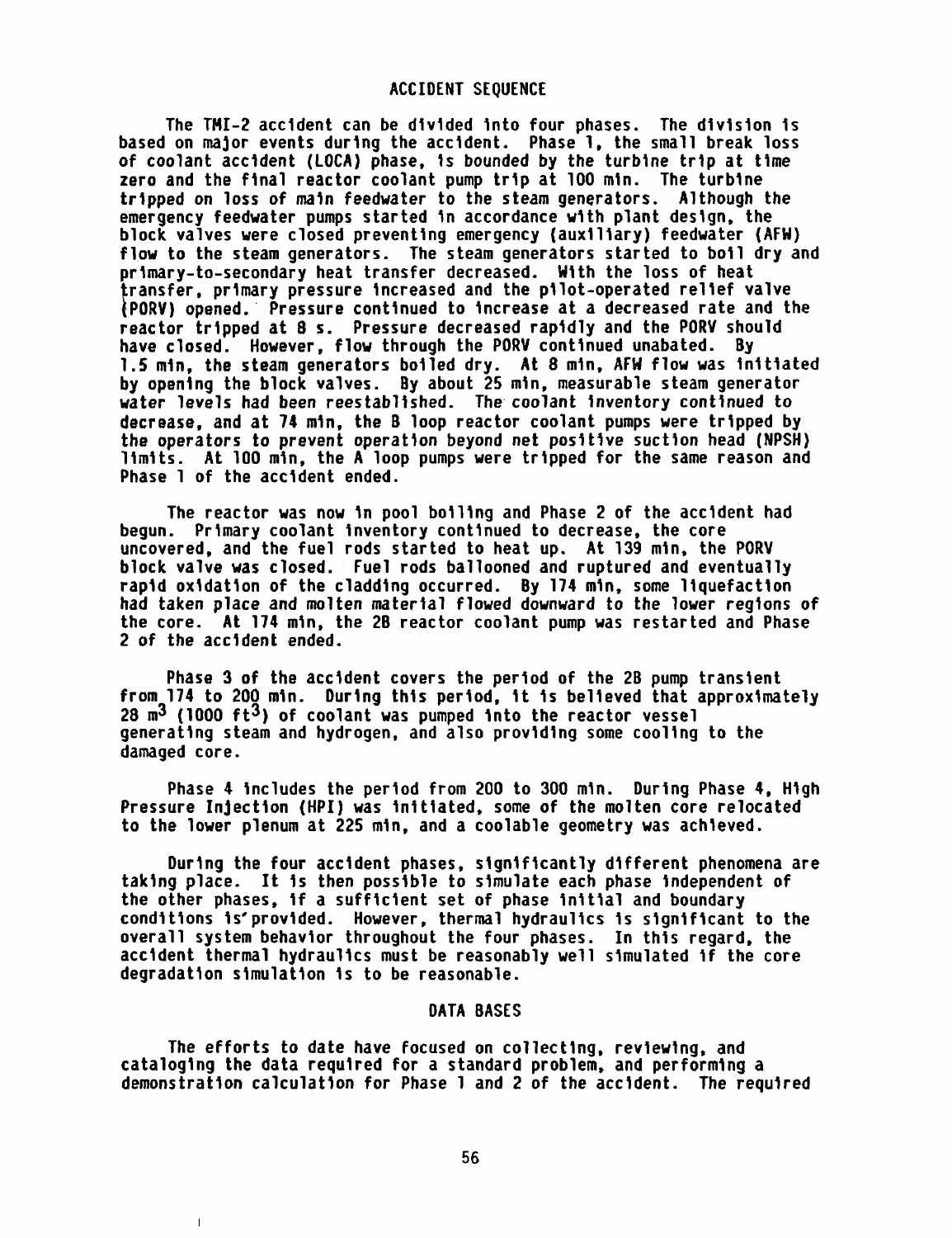information has been placed in three data bases, two of which are electronic. The electronic data bases have been developed in SAGE. The SAGE system was written in the MODULA-2 language as a personal computer-based relational data-base-management system. SAGE is an advantage where operations on diverse data types, such as tabular and time series data, is required. The Plant Configuration data base contains the geometric, component, and performance data for the TMI-2 facility. This data base is in a report format. The Sequence of Events (SOE) and Initial and Boundary Conditions (ICBC) data bases are electronic data bases. These data bases provide the event sequence during the accident, the initial conditions at the beginning of each accident phase, and the boundary conditions for the accident. These data bases have been provided as part of the standard problem.

The data provided must have integrity. Herein data integrity means that each measurement has been reviewed, and has an established uncertainty. The review process involves a thorough review of the measurement system, its operation, and calibration. Computational models, methods, and assumptions were also evaluated. From this review and analyses of the measurement systems, uncertainties in the data are determined. Based on the review process, the measurements were then categorized on the basis of data quality.

The sources of data for the accident are the reactimeter, alarm printer, utility printer, analog strip charts, multipoint recorders, plant manuals and procedures, other analyses and reports on the accident, and operator interviews. The reactimeter was an on-line digital data-acquisition system, and is the most reliable source of information about the accident. However, only a small number (24 of the more than 100 digital data channels) were recorded on this system at a sampling rate of 20 per minute. The utility printer provides the hourly logs specific digital measurement groupings requested by the operators at various times and other automatic data printouts. The alarm printer provides a printed record of plant alarms as they occurred. These data were lost from 73.3 to 159.5 min, because the printer was running behind and the operators flushed the buffer so they could get more current information. .The alarm and utility printer are also considered to be reliable sources of information.

Analog strip charts and multipoint recorders are quite useful, but the uncertainties in these data sources are in general larger than the digital data recorded on the reactimeter, alarm printer or utility printer. The remaining sources of information provide a background for understanding the context in which the data were recorded and a basis to test the consistency of the data.

The formal review process started with an analyst reviewing the data for consistency with other available data sources and performing any required calculations. The analyst's work was then presented to, and reviewed by, an internal peer review committee (the Data Integrity Review Committee). Based on the analyst's recommendation and the committee review, the quality level of the data was established.

Qualified data are data that have valid magnitudes and whose uncertainties are sufficiently small that the absolute magnitudes can be relied on. The TMI-2 data that typically fit this category are the reactimeter data, except when specific measurements were out of range.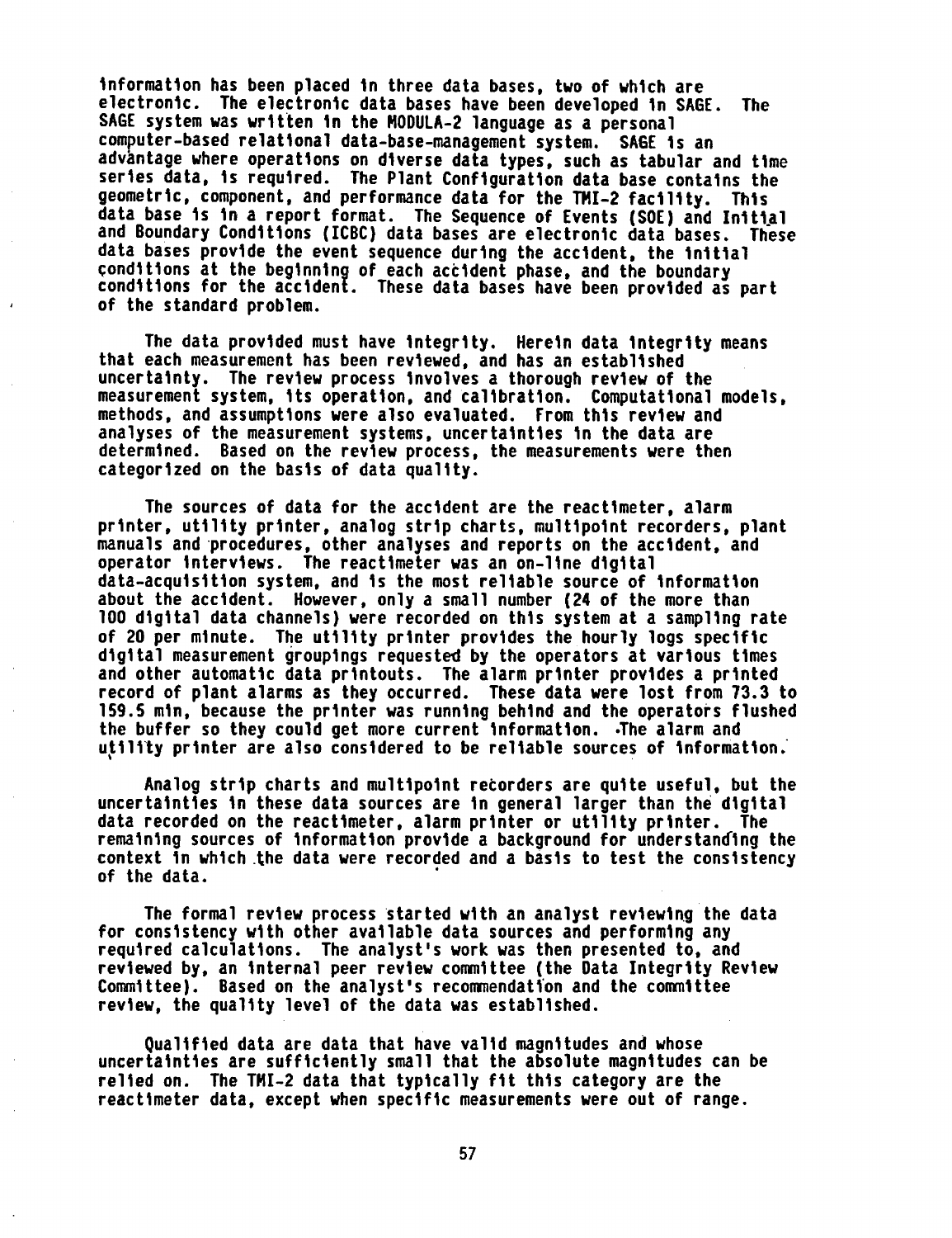Trend data are those data for which the reliability of the absolute data magnitudes cannot be assured due to unacceptably high uncertainties or inability to determine the uncertainties. However, the relative magnitudes of trend data can be relied on. Lack of a recent calibration for a measurement is one reason for data to be categorized as trend data. Inability to accurately read the recorded data (e.g., poorly printed multipoint strip charts) is another. Enigmas in the data represent a common reason for categorizing data as trend.

Composite data are assembled using data from more than one measurement channel. The TMI-2 composite data may be composed from reactimeter, strip chart, and/or utility printer sources. As an example, the primary system pressure during the accident has been constructed from three measurement channels depending on the time during the accident. The reactimeter recorded the primary system pressure from a narrow-range transmitter (RC-38-PTl-R). Up to about 2 min after the turbine trip, the reactimeter data were used. At this time, the pressure fell below the range for this instrument. Except for time periods when the pressure increased to within the range of the narrow-range transmitter, a wide-range transmitter  $(RC-3A-PT3)$  recorded on the utility printer  $(-15$  to  $+15$  min) and on a strip chart that had to be used for the best estimate of primary pressure. Composite data may contain both qualified and trend data, depending on the data source for any specific time period.

Computed parameters are the result of post-accident manipulation of a measurement or set of measurements. Computed parameters are based on computational models for which the output is clearly related to the data. The best estimate steam generator levels, for example, are computed parameters based on the level measurements. The startup, operating, and full-range steam generator level measurements were put on a common basis using a computational model. The results from the computational model provide a better level estimate than do the values from any one measurement. Computed parameters may be categorized as either qualified or trend depending on the quality of the data and the computational model.

Estimates are based on calculations that rely on assumptions about the plant operation and behavior, and may require considerable manipulation of data or use of plant-modeling techniques. Estimates generally have large uncertainties and unreliable magnitudes.

Figure 1 shows the A loop hot leg temperature. For temperatures above 600 K, the data is from a strip chart and the uncertainty is significantly larger than for the data from the reactimeter. Thus, the data above 600 K has been categorized as trend data and the combined measurement as composite data.

Table I provides a listing of measurements and their categories. Several key boundary conditions listed in this table are estimates. Auxiliary feedwater flow can be estimated from the qualified steam generator levels and secondary pressures. In the RELAP/SCOAP model, this has been accomplished using a control system to maintain steam generator level. There are two possible approaches to estimating HPI/makeup and letdown flows. The direct approach is to use the available information on the specific flow system and perform a direct estimate of the flow. The indirect approach is to infer the flow from the reactor coolant system conditions at various times during the accident.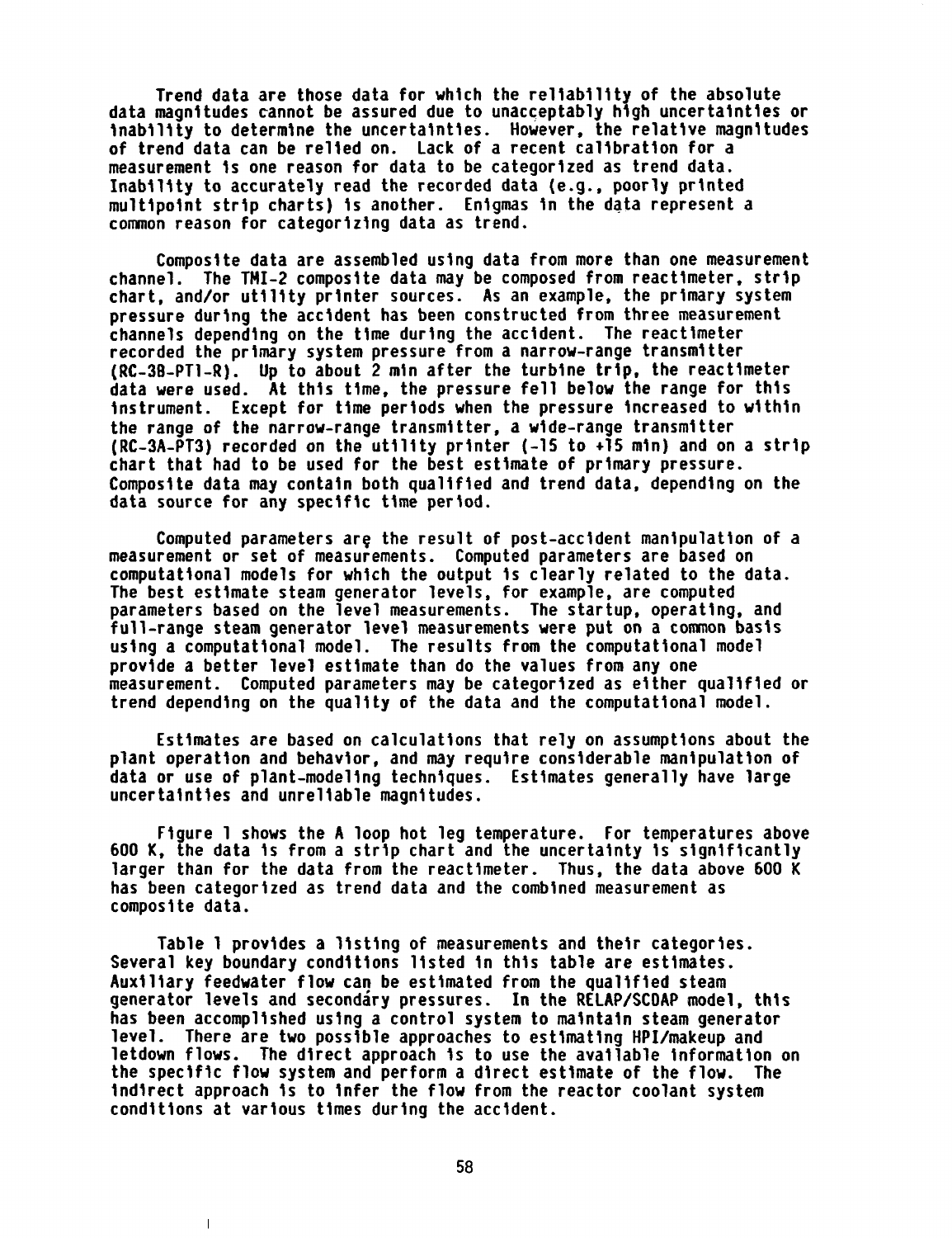

Figure 1. A loop hot leg temperature.

|  | <b>TABLE 1. DATA CATEGORY EXAMPLES</b> |
|--|----------------------------------------|
|--|----------------------------------------|

| <b>Measurement</b>                                         | <b>Category</b>           |
|------------------------------------------------------------|---------------------------|
| Primary pressure                                           | <b>Composite</b>          |
| Hot leg temperature                                        | Composite                 |
| Cold leg temperature<br>Loops 1A and 1B<br>Loops 2A and 2B | Qualified<br><b>Trend</b> |
| <b>Pressurizer level</b>                                   | Qualified                 |
| Steam generator level                                      | Qualified                 |
| Secondary pressure                                         | Qualified                 |
| HPI/makeup flow                                            | Estimate                  |
| Letdown flow                                               | Estimate                  |
| Initial core power                                         | Computed parameter        |
|                                                            |                           |

 $\hat{\mathbf{I}}$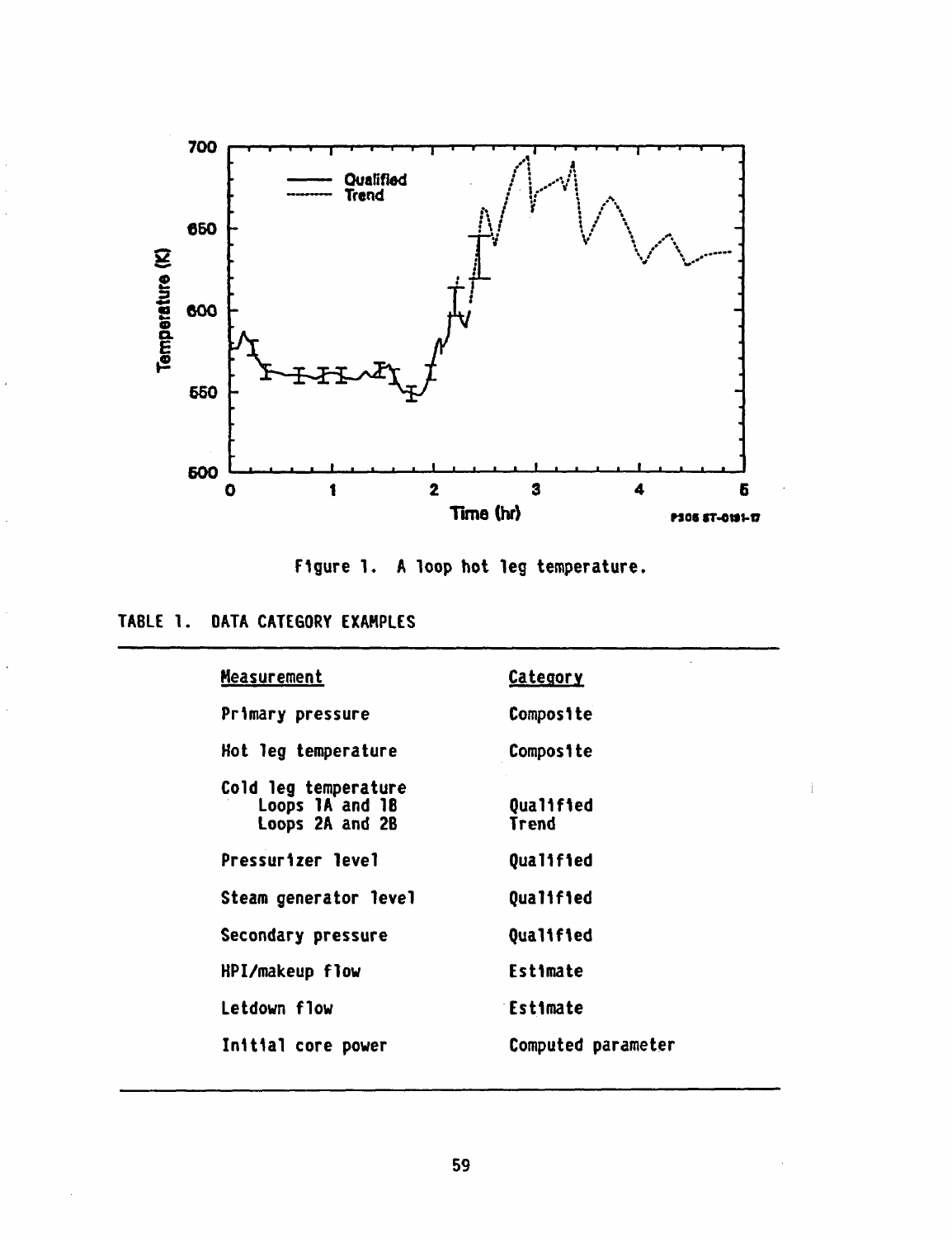The direct approach for makeup flow utilizes the hourly log data for makeup flow, data from the alarm printer to determine when the system was in the Emergency Safety Features actuation mode (HPI flow), makeup pump characteristics, and primary system pressure to estimate time-dependent makeup flow rates. The direct approach for letdown requires the use of the letdown cooler outlet temperature, reactor coolant cold leg temperature, and assumptions for the cooling water flows and temperatures. From the limited information and assumptions, a calculational model is utilized to estimate the flow rates.

The indirect approach to estimate the flows is based on a mass and energy balance of the primary and secondary systems using first principle models and the accident data. There are two significant marker points for this analysis. The first marker is a rapid increase in the source-range monitor between 110 and 120 min. This has generally been interpreted as core uncoveryl. The second marker is hot leg superheat, which occurs at 112 min. These markers coupled with a detailed mass/energy balance will provide another estimate of the HPI/makeup and letdown flows. Combining the results of both methods should refine the best estimate flows and reduce the level of uncertainty. The required refinement of the best estimate flows and uncertainties will be completed by the end of January 1987.

# DEMONSTRATION CALCULATION

A demonstration calculation for Phases 1 and 2 has been completed using the available boundary conditions at the time of the calculation. The purpose of this calculation is to show that a reasonable simulation of the TMI-2 accident is possible. The nodalization used for this calculation is shown in Figures 2 through 4. Figure 2 shows the overall system nodalization. The two cold legs in each loop was modeled as a single equivalent cold leg and pump. The core has been divided into three regions: center, mid, and peripheral assemblies, as shown in Figure 3. The core-heat structures shown in Figure 4 have been modeled with SCOAP fuel and control-rod components.

The results of the calculation are shown in Figures 5 through 9. Figures 5 and 6 show that the calculated pressure and pressurizer level are generally consistent with the measurements for the first 100 min of the accident. For the pressure calculation to be close to the data, the mass and steam generator heat-transfer computations must be approximately correct. The calculated pressure starts to deviate significantly from the measurement at about 130 min. At 140 min, the deviation becomes nearly constant to 170 min. The deviation is probably due to excessive steam generator heat transfer or excessive mass loss or both.

The hypothesis of excessive steam generator heat transfer may be supported first by the large volumes in the steam generators. The large volumes may result in the large boiling and condensation heat-transfer coefficients to be spread over an unrealistically large region of the steam generators. This hypothesis can be tested by renodalization of the steam generators. A second support for excessive steam generator heat transfer occurs at 94 min when the calculated drop in pressurizer level is much larger than was measured (see Figure 6). This corresponds to the time at which a rapid level increase in the A loop steam generator commenced. The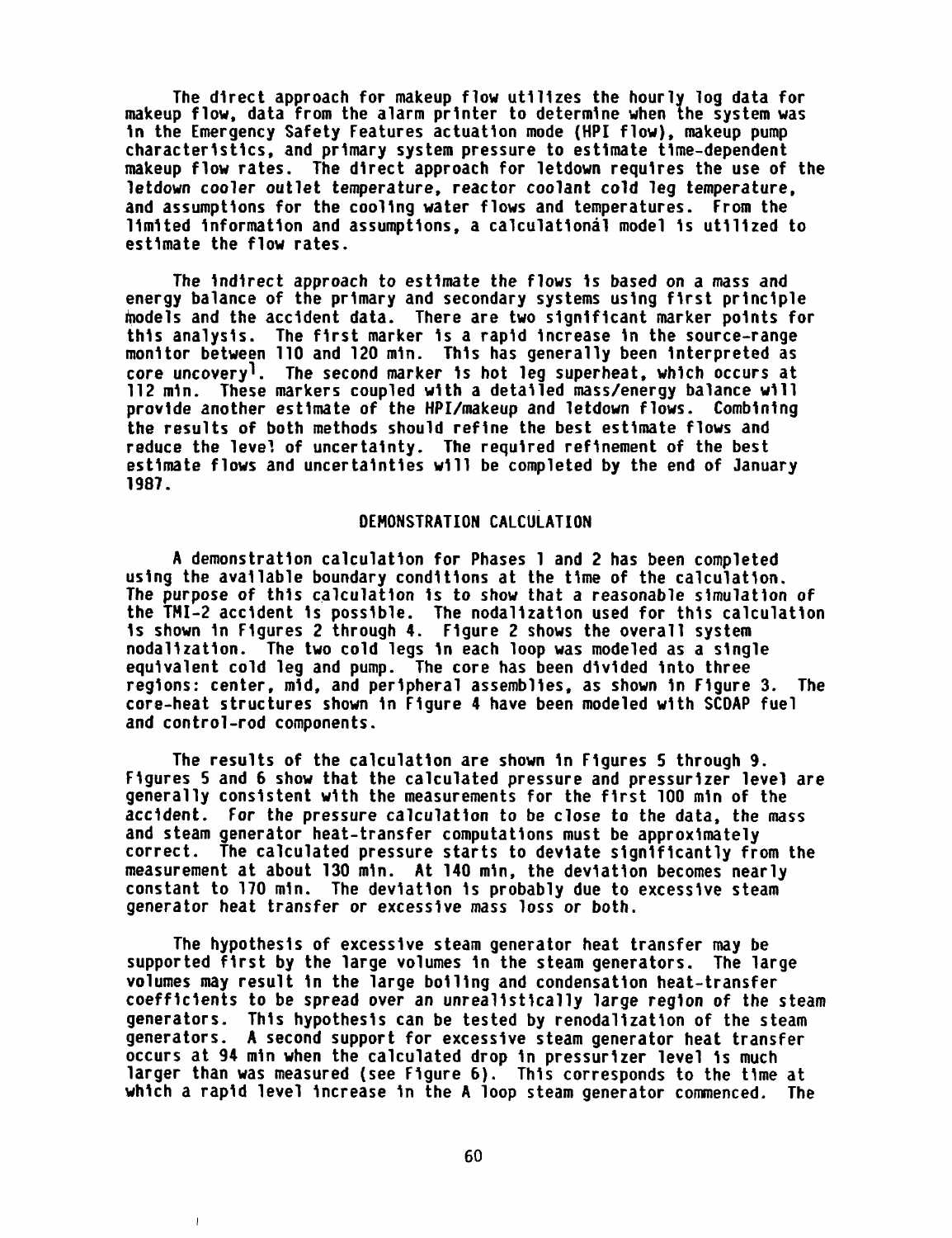

 $\lambda$ 

J,

 $\ddot{\phantom{0}}$ 

 $\bar{z}$ 

Figure 2. Basis of RELAP/SCDAP model.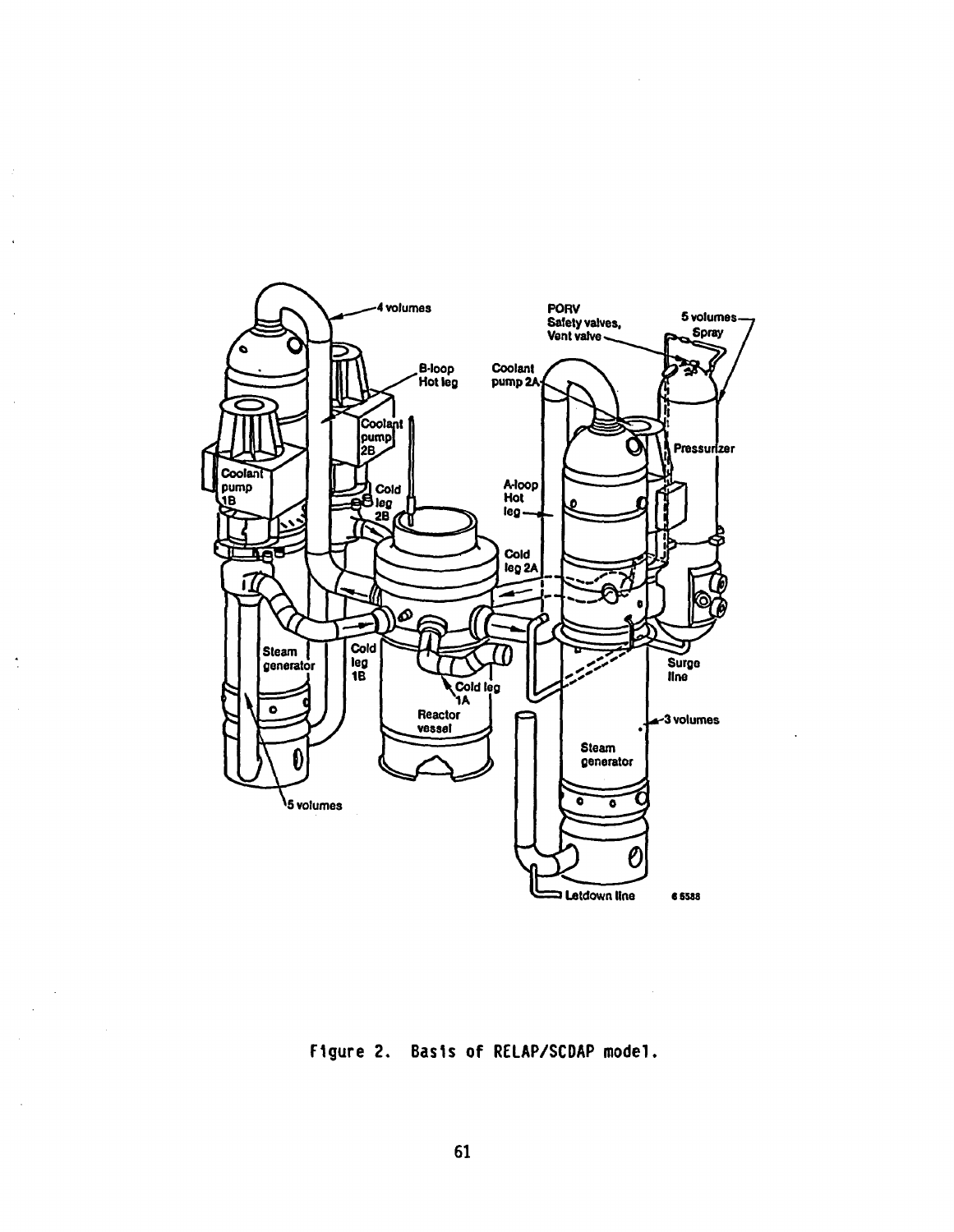

Figure 3. Plan view of reactor core.



Figure 4. Reactor vessel, elevation.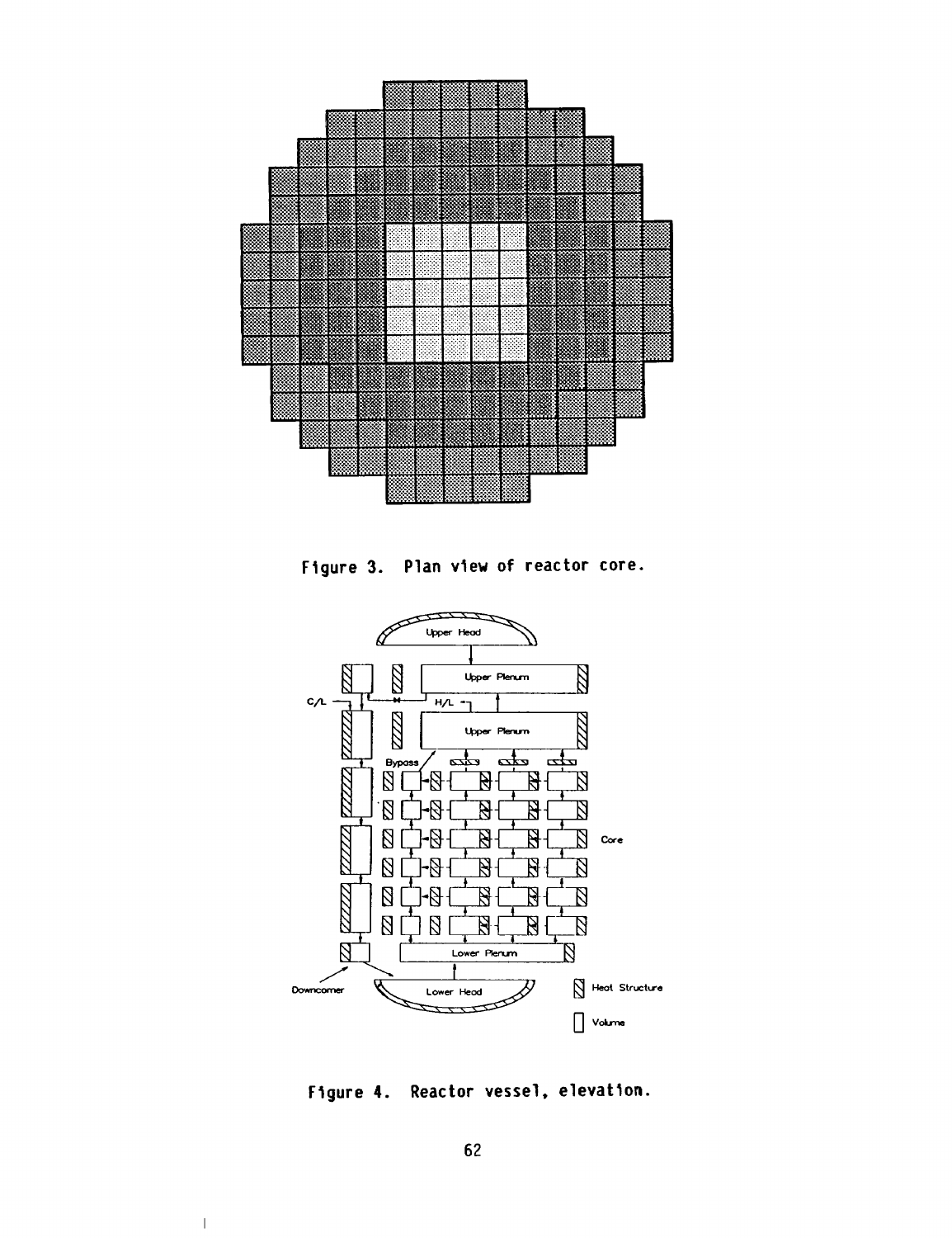

Figure 5. Reactor coolant system pressure.



Figure 6. Pressurizer level.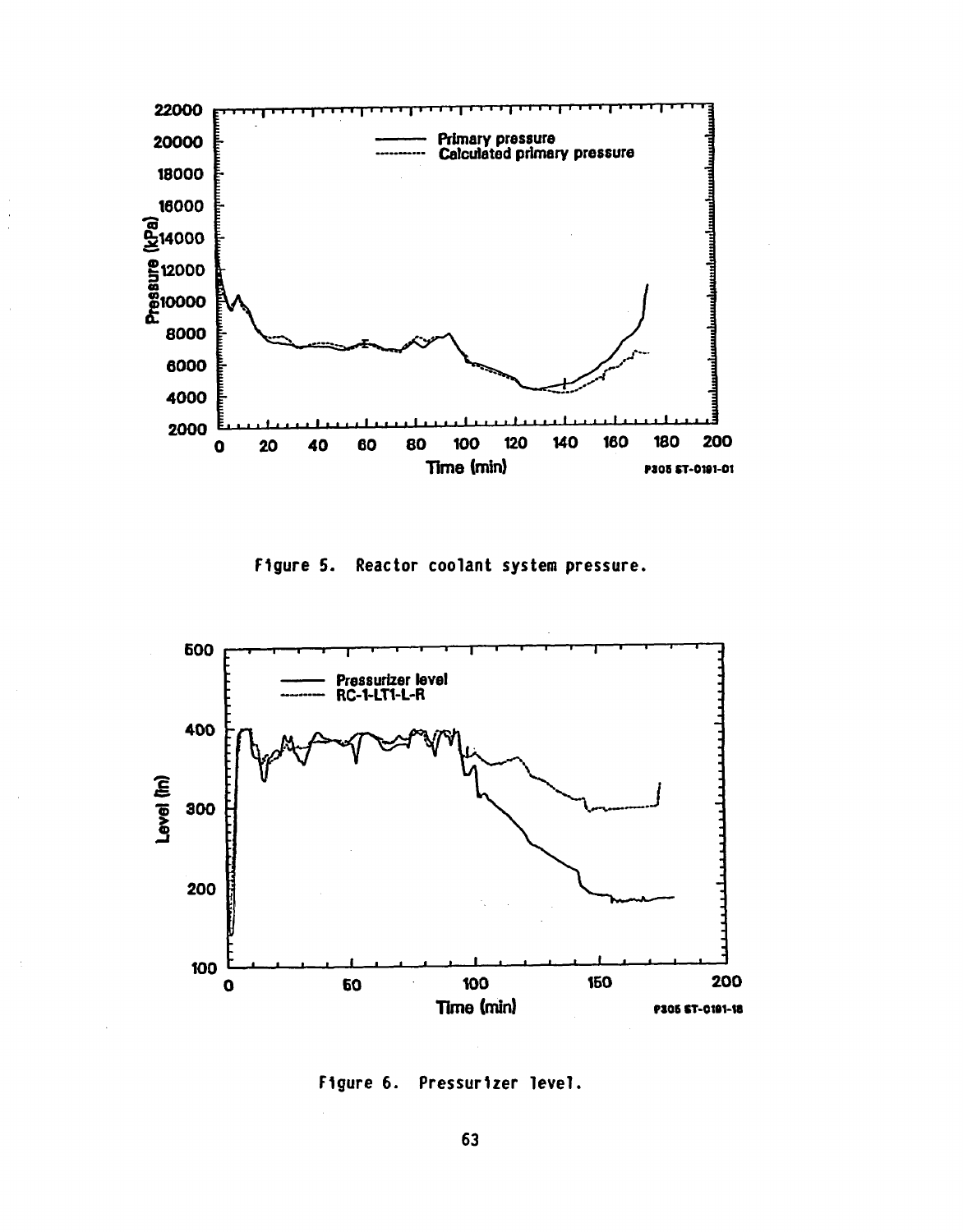calculated primary side condensation is probably somewhat larger than actually took place. This would, in turn, cause the calculated pressurizer outflow to the primary loop to be greater than actual. This again is probably correctable by finer nodalization in the steam generator.

The hypothesis of excessive mass loss is supported by reactor vessel coolant inventory. Figure 7 shows that the calculated coolant inventory reaches the bottom of the core at about 140 min and remains approximately constant. Based on the observed end-state core condition, the water level probably did not go very far below 30 in. above the bottom of the fuel<sup>2</sup>.



Figure 7. Coolant inventory in the reactor vessel.

Figures 8 and 9 depict the time dependence of the calculated fuel rod temperatures. Figure 8 shows the SCDAP calculated temperatures in the center, mid, and peripheral regions immediately below the core center plane. The differences in temperatures are due to the differences in decay-heat production for the three regions. Figure 9 shows the heatup in the core center region as a function of axial position. As would be expected the heatup commences at the top of the core and progresses downward. Relocation of molten material is predicted to occur at 160 min. This is shown by the rapid increase in temperature in the two lower core nodes as molten material passes through these nodes.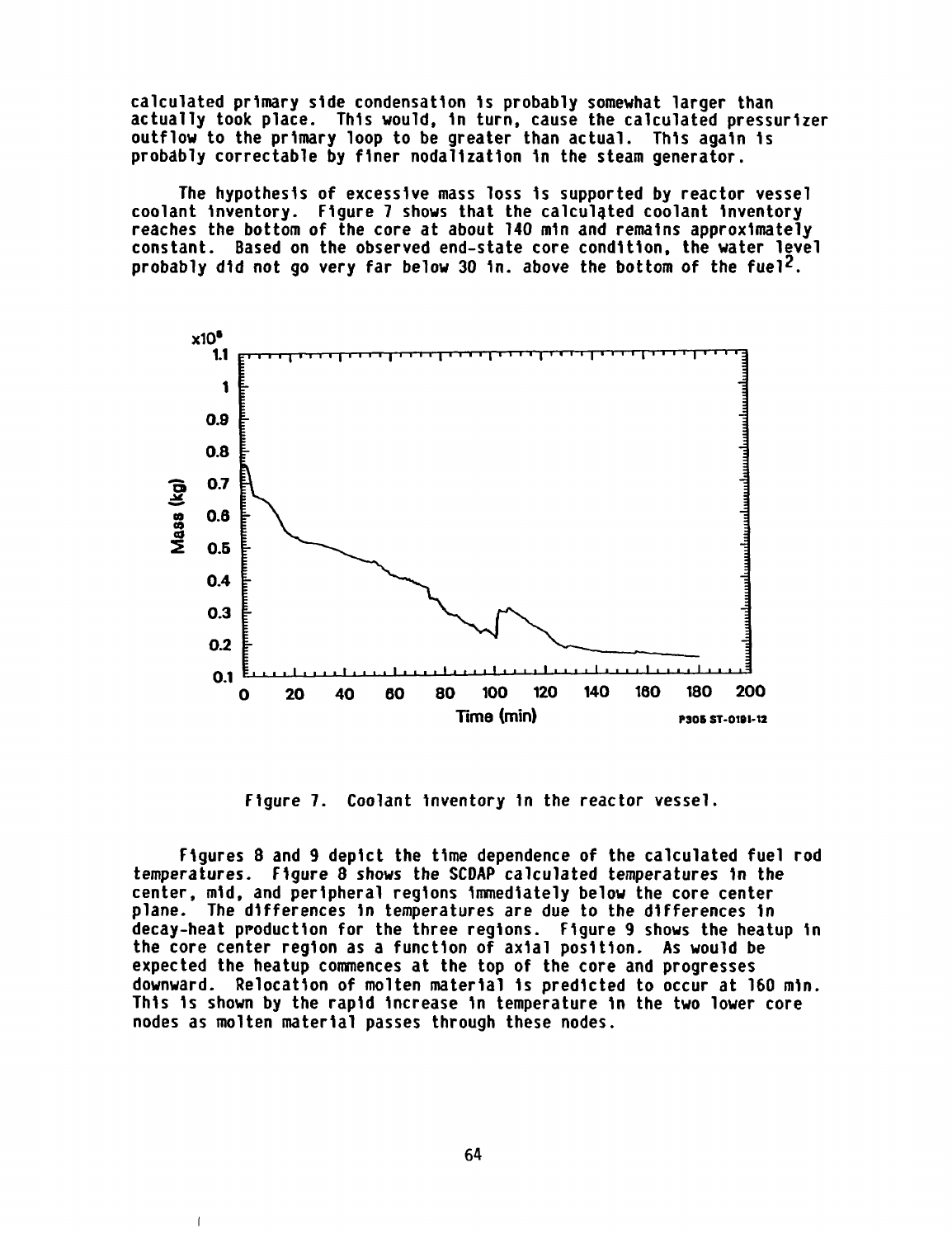

Figure 8. Calculated fuel rod temperatures for the three radial regions.



Figure 9. Fuel rod temperatures for the center region.